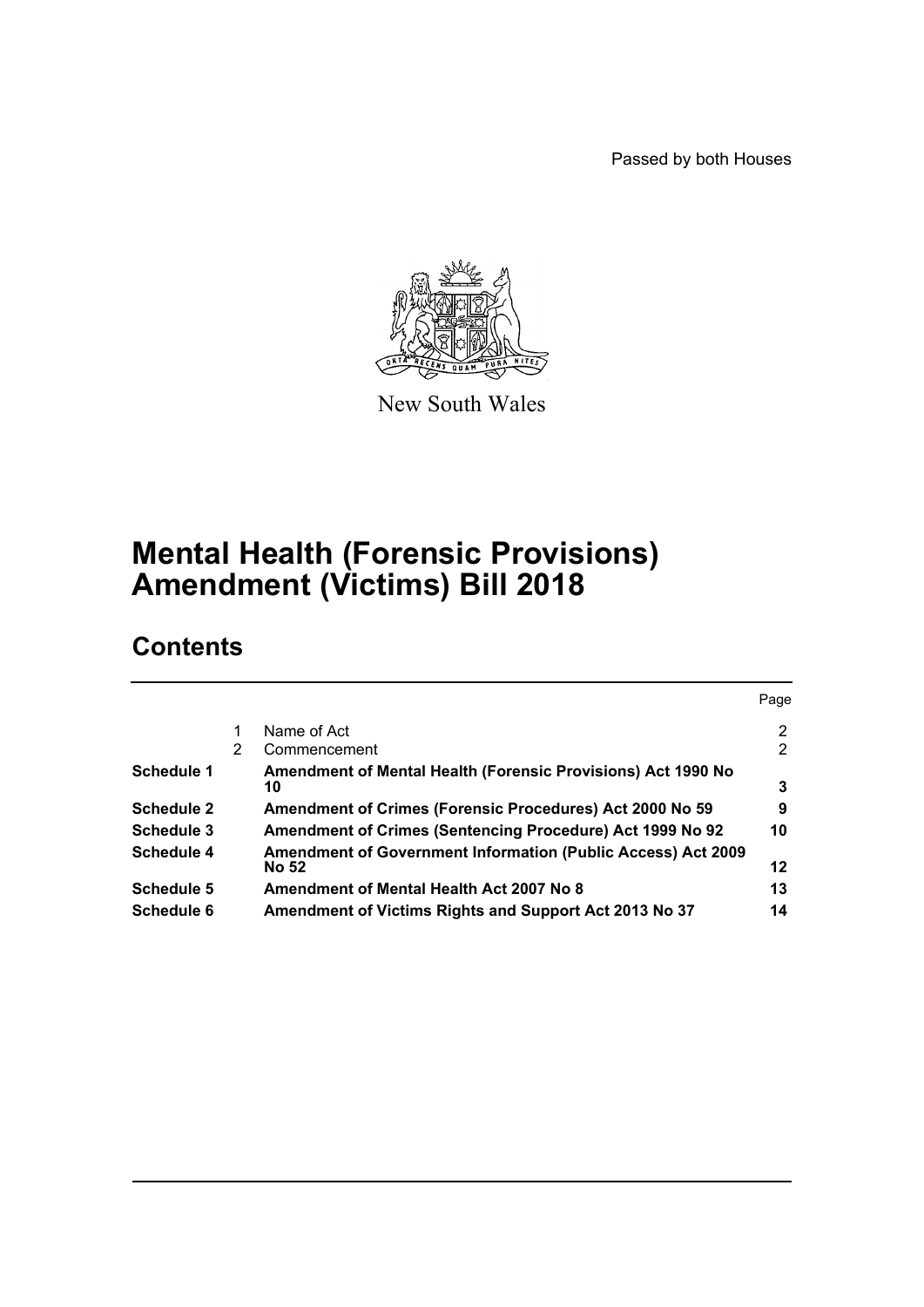*I certify that this public bill, which originated in the Legislative Assembly, has finally passed the Legislative Council and the Legislative Assembly of New South Wales.*

> *Clerk of the Legislative Assembly. Legislative Assembly, Sydney, , 2018*



New South Wales

# **Mental Health (Forensic Provisions) Amendment (Victims) Bill 2018**

Act No , 2018

An Act to amend the *Mental Health (Forensic Provisions) Act 1990* and other legislation with respect to the rights of victims of forensic patients and proceedings relating to forensic patients; to amend the *Crimes (Forensic Procedures) Act 2000* with respect to the retention of forensic material relating to forensic patients; and for other purposes.

*I have examined this bill and find it to correspond in all respects with the bill as finally passed by both Houses.*

*Assistant Speaker of the Legislative Assembly.*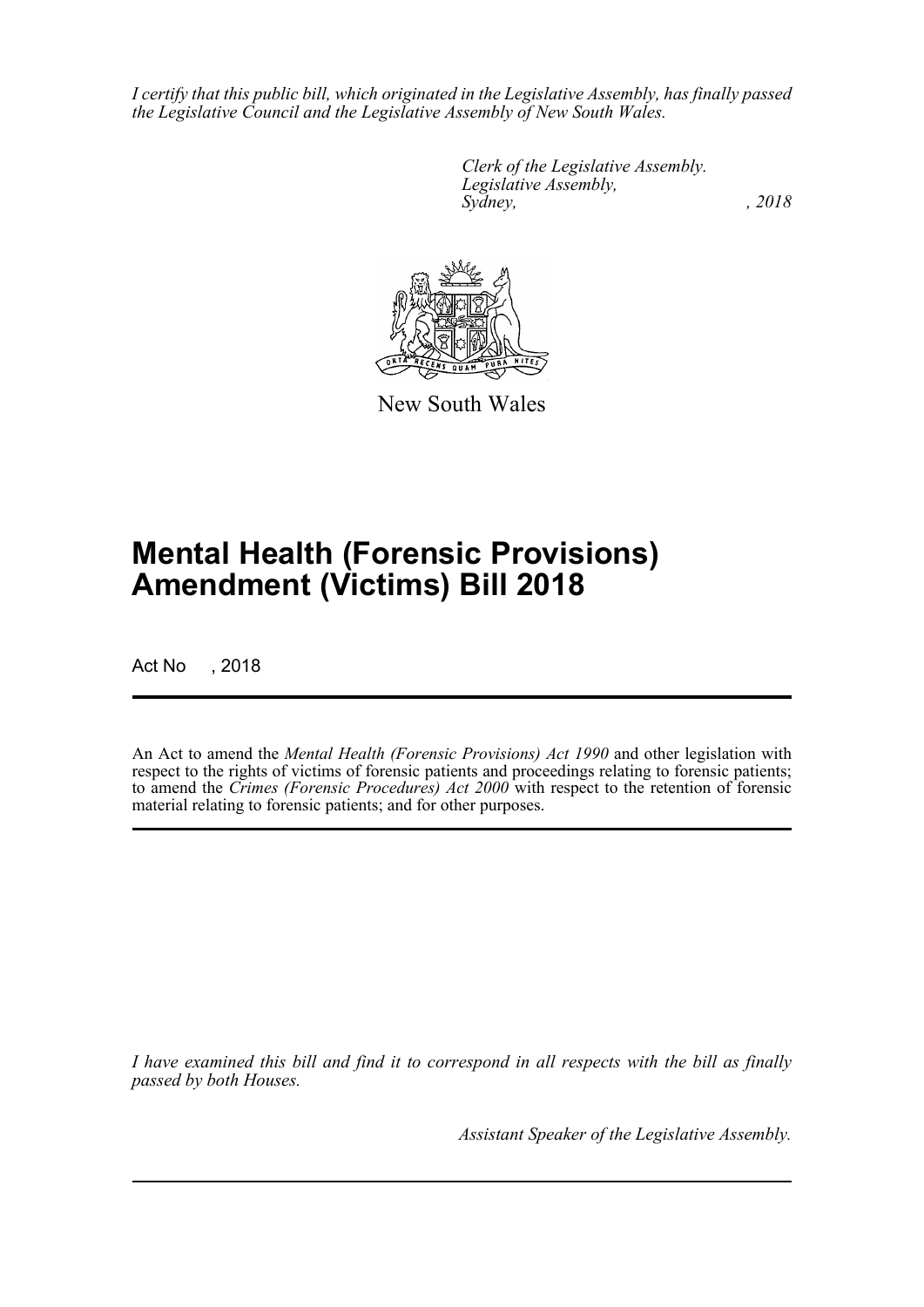Mental Health (Forensic Provisions) Amendment (Victims) Bill 2018 [NSW]

#### <span id="page-2-0"></span>**The Legislature of New South Wales enacts:**

#### **1 Name of Act**

This Act is the *Mental Health (Forensic Provisions) Amendment (Victims) Act 2018*.

#### <span id="page-2-1"></span>**2 Commencement**

- (1) This Act commences on the date of assent to this Act, except as provided by subsection (2).
- (2) The following provisions of this Act commence on a day or days to be appointed by proclamation:
	- (a) Schedule 1 [1], to the extent that it inserts the definitions of *Commissioner of Victims Rights*, *registered victim* and *Victims Register*,
	- (b) Schedule 1 [8]–[10] and [14] (except to the extent it inserts the heading to Part 5A and section 76L),
	- (c) Schedules 3 and 4.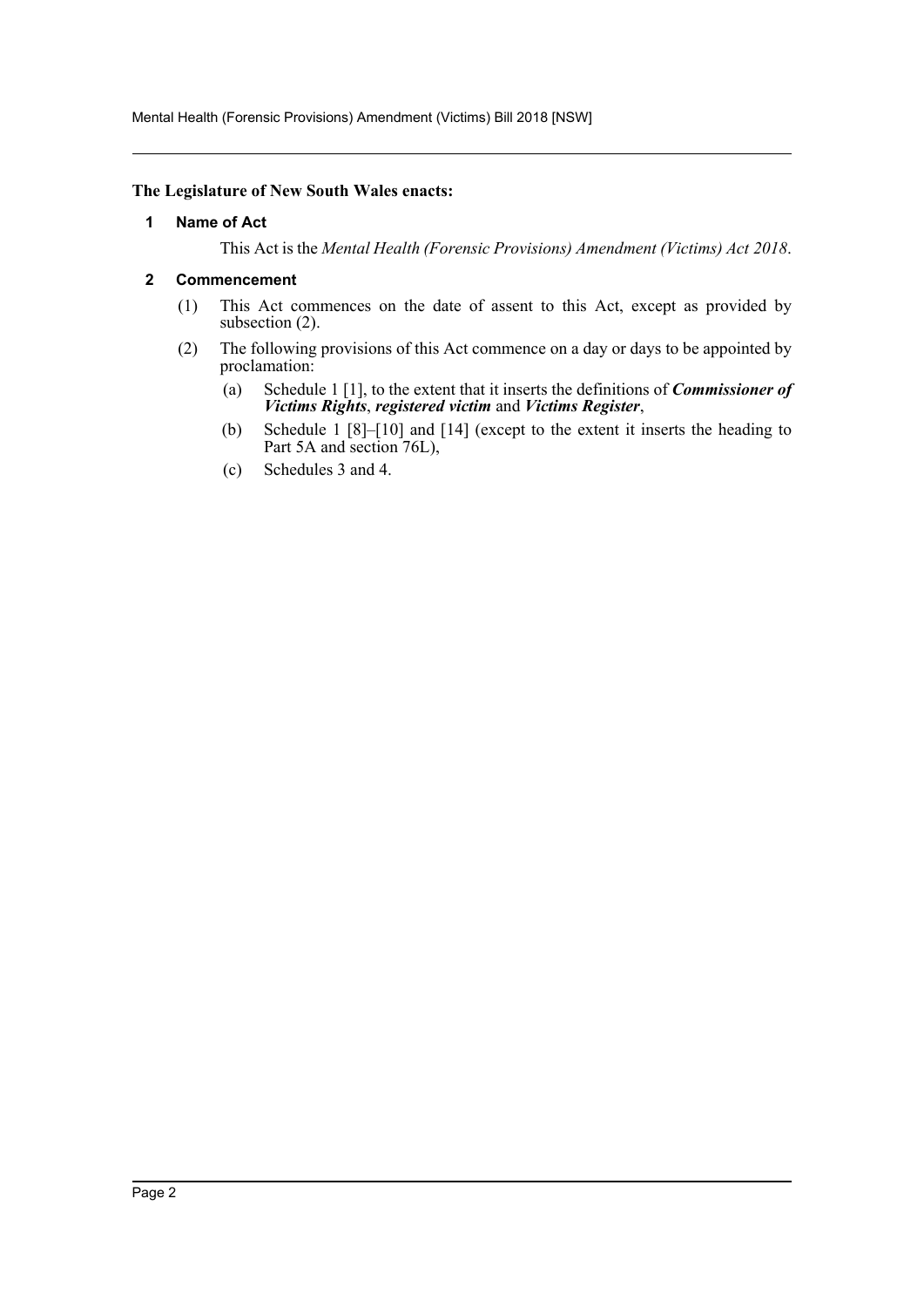# <span id="page-3-0"></span>**Schedule 1 Amendment of Mental Health (Forensic Provisions) Act 1990 No 10**

# **[1] Section 3 Definitions**

Insert in alphabetical order in section 3 (1):

*Commissioner of Victims Rights* has the same meaning as in the *Victims Rights and Support Act 2013*.

*registered victim* means a victim registered on the Victims Register. *victim* of a forensic patient means:

- (a) a primary victim of an act of violence (within the meaning of the *Victims Rights and Support Act 2013*) committed by a forensic patient, and
- (b) a family victim (within the meaning of section 22 of that Act) of an act of violence committed by a forensic patient.

*Victims Register* means the Victims Register established under Part 5A.

# **[2] Section 26A**

Insert after section 26:

# **26A Reports about accused person**

- (1) The Court may, following a verdict being reached at a special hearing and on its own motion, request a report by an expert, who is not currently involved in treating the accused person, as to:
	- (a) the condition of the accused person, and
	- (b) whether the release of the accused person is likely to seriously endanger the safety of the accused person or any member of the public.
- (2) The Court may consider the report, and any other report of an expert that is tendered to the Court for the purposes of this section, before determining what orders to make about the accused person.
- (3) In this section, *expert* means a forensic psychiatrist or other person of a class prescribed by the regulations.

# **[3] Section 38A**

Insert after section 38:

## **38A Reports about accused person**

- (1) The Court may, following a special verdict of not guilty by reason of mental illness at the trial of a person for an offence, request a report by an expert, who is not currently involved in treating the person, as to:
	- (a) the condition of the person, and
	- (b) whether the release of the person is likely to seriously endanger the safety of the person or any member of the public.
- (2) The Court may consider the report, and any other report of an expert that is tendered to the Court for the purposes of this section, before determining what orders to make about the person.
- (3) In this section, *expert* means a forensic psychiatrist or other person of a class prescribed by the regulations.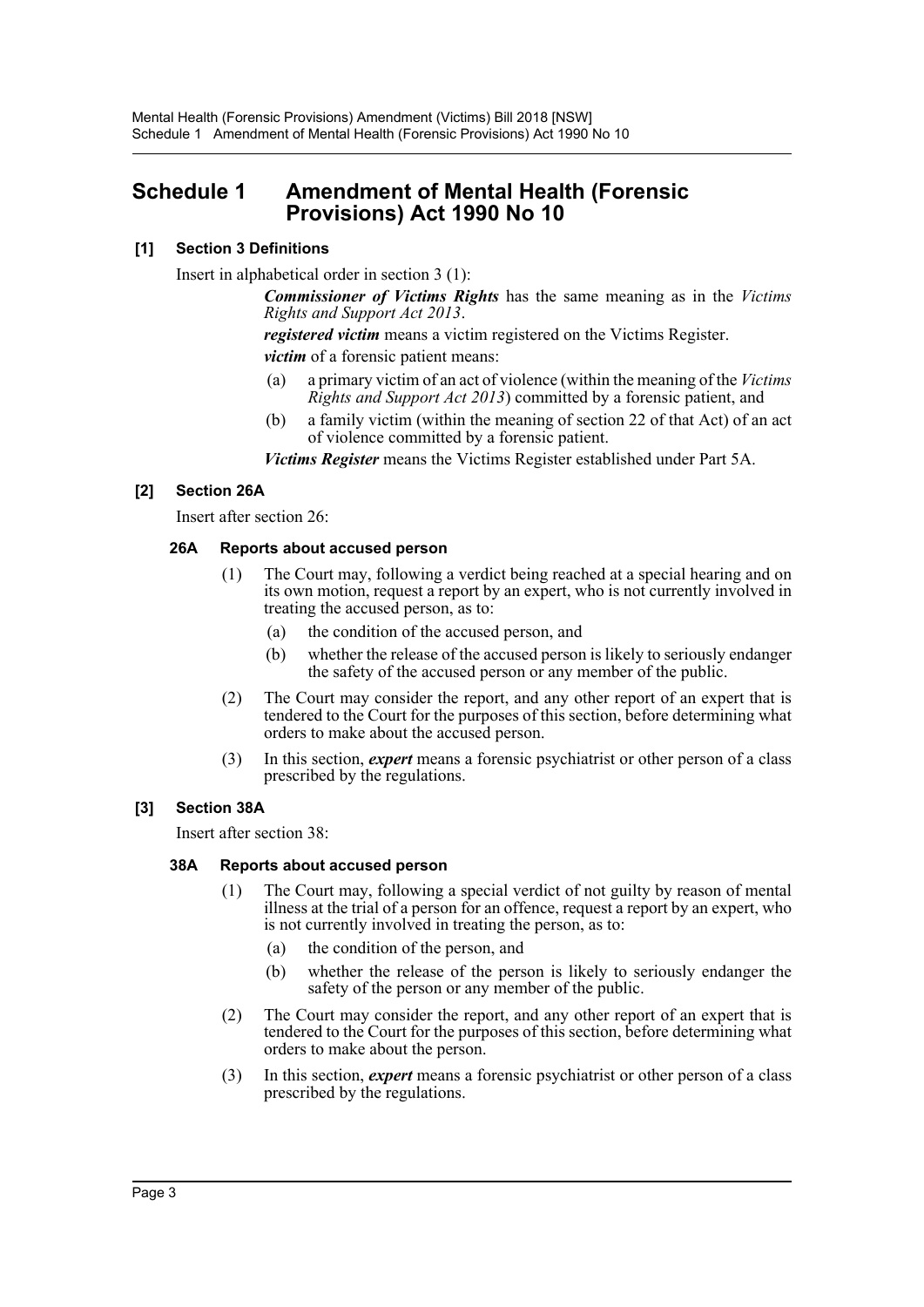# **[4] Section 40 Objects**

Insert after section 40 (e):

(f) to protect the safety of victims of forensic patients and to acknowledge the harm done to victims.

## **[5] Section 52A**

Insert after section 52:

## **52A Effect of unlawful absence on limiting term**

- (1) For the purposes of calculating whether a limiting term has expired, any period during which the person on whom the term was imposed was unlawfully absent from a mental health facility or other place in which the person was detained under this Act is not to be counted as part of the limiting term.
- (2) In this section, a person is *unlawfully absent from a mental health facility or other place* during any period commencing when an order is made for the apprehension of the person under section  $68(1)$  and ending when the person is apprehended and detained under the order.
- (3) On being notified of the apprehension and detention of a forensic patient on whom a limiting term has been imposed and who is the subject of an order under section 68 (1), the Tribunal must give the forensic patient a written notice setting out the effect of this section and the new expiration date of the limiting term.

## **[6] Section 68 Breach of orders for release**

Omit "under this Part" from section 68 (1) (d).

## **[7] Section 68 (2)**

Omit the subsection. Insert instead:

- (2) The Tribunal must review the case of a person apprehended under this section and may:
	- (a) order the person's temporary detention, care or treatment in a mental health facility, correctional centre or other place, and in the manner, specified in the order, or
	- (b) confirm the person's release or leave, either unconditionally or subject to conditions, or
	- (c) revoke the conditional release order and order the person's detention, care or treatment in a mental health facility, correctional centre or other place, and in the manner, specified in the order.

**Note.** The Tribunal may also make a community treatment order under Division 5.

## **[8] Sections 74A and 74B**

Insert after section 74:

#### **74A Victims may make submissions to Tribunal on review of and release of, or grant of leave to, forensic patients**

- (1) A victim of a forensic patient may make a submission to the Tribunal if the Tribunal is considering the release of or the grant of leave of absence to the forensic patient.
- (2) A submission may include an application under section 76 (2).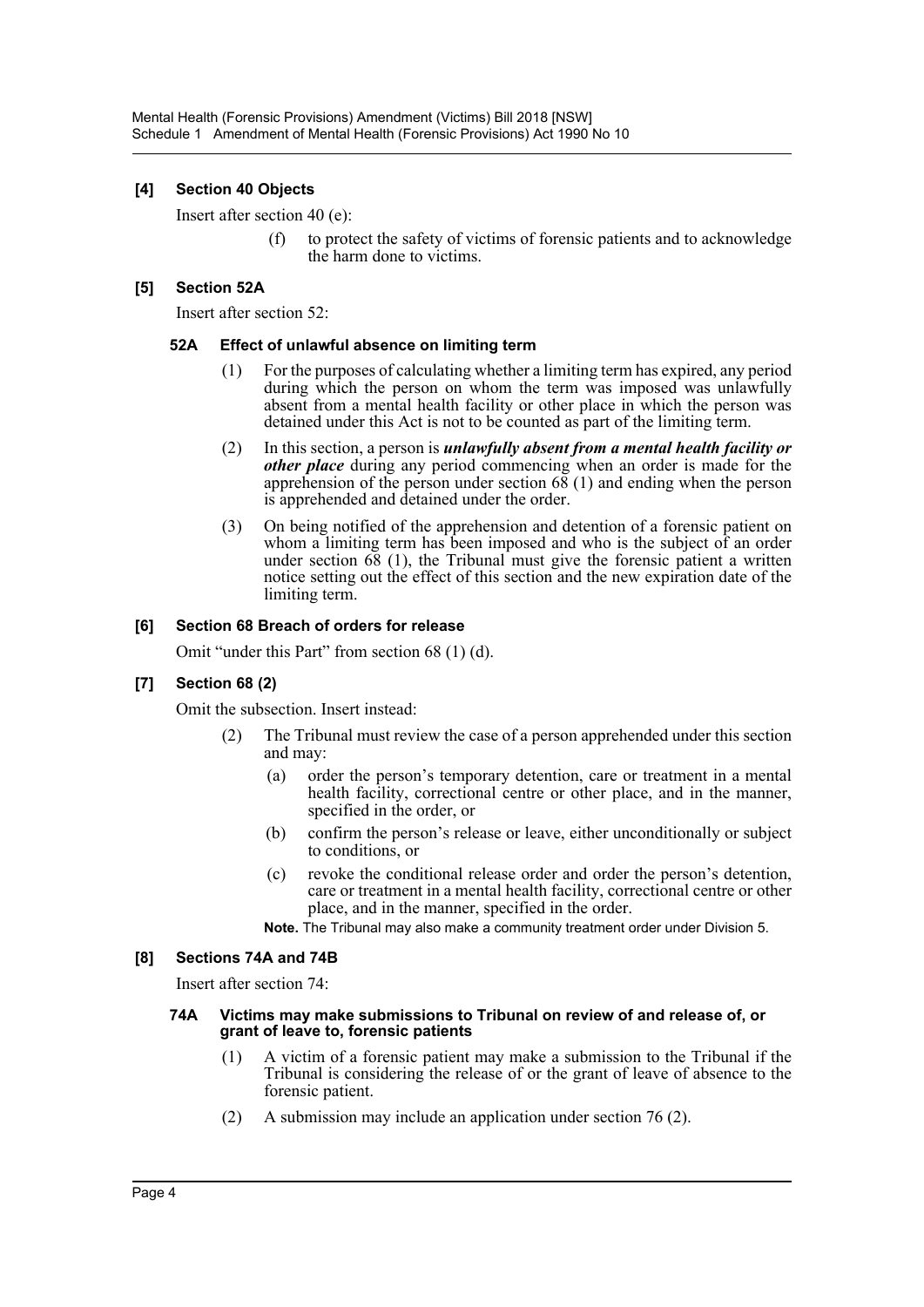- (3) The victim may request the Tribunal not to disclose the whole or part of a submission made by the victim to the forensic patient.
- (4) The Tribunal is to agree to a request of a victim not to disclose the whole or part of a submission unless it considers that it is not in the interests of justice to agree to the request. **Note.** Among other things that may be considered by the Tribunal is the question of procedural fairness to the forensic patient.
- (5) The regulations may make provision for or with respect to submissions by victims relating to the release of or grant of leave of absence to forensic patients.
- (6) Without limiting subsection (5), the regulations may make provision for or with respect to the following:
	- (a) the matters about which a victim may make submissions,
	- (b) the representation of victims by nominated support persons at hearings conducted for the purpose of a review,
	- (c) the form of submissions by victims,
	- (d) the disclosure of victims' submissions to the forensic patient or other persons, including the circumstances in which the Tribunal may determine that, having regard to the interests of justice, non-disclosure is reasonable in the circumstances of the case.

#### **74B Rights of victims**

In conducting a review under this Act, the Tribunal is to have regard to the rights of victims in accordance with the Charter of Victims Rights set out in the *Victims Rights and Support Act 2013*.

#### **[9] Section 75 Conditions that may be imposed by Tribunal on release or leave of absence**

Insert after section  $75(1)(k)$ :

(l) requirements for the purposes of monitoring (including by electronic means) compliance with the conditions of release or leave.

#### **[10] Section 76 Tribunal may amend or impose conditions on release or leave orders on application of victims**

Insert "(in a submission made under section 74A or otherwise)" after "may apply" in section 76 (2).

## **[11] Section 76J Exchange of information**

Insert ", the Secretary of the Department of Family and Community Services" after "Corrective Services" in section 76J (1).

## **[12] Section 76J (4)–(4B)**

Omit section 76J (4). Insert instead:

- (4) The Commissioner of Victims Rights and the President of the Tribunal may enter into arrangements with each other to exchange information held by the Department of Justice, the Commissioner or the Tribunal for the purposes of the Victims Register and notifications under Part 5A.
- (4A) If an arrangement under subsection (4) applies to them, the Department of Justice, the Commissioner and the Tribunal are authorised:
	- (a) to request and receive information held by any of them, and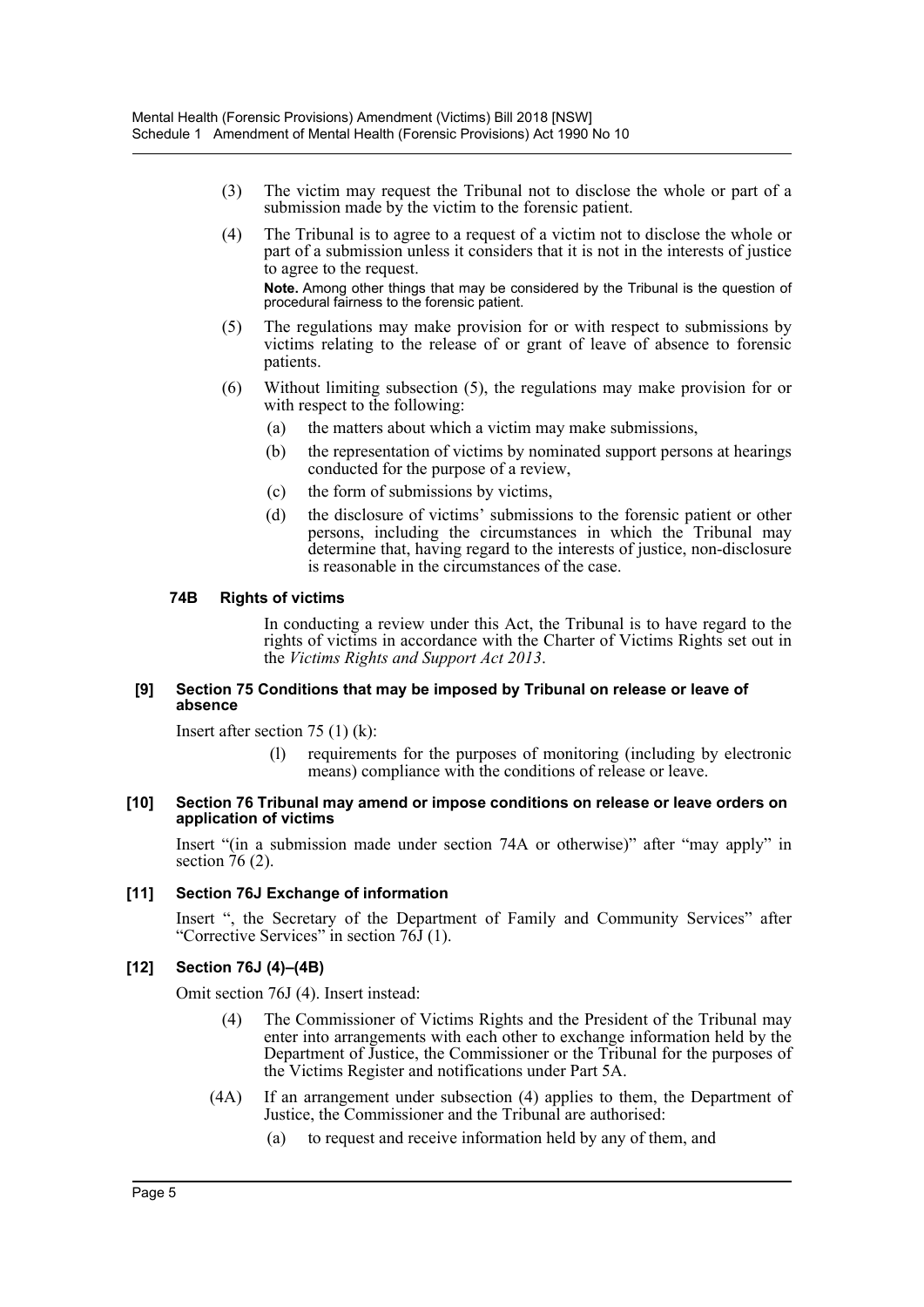(b) to disclose information to any of them,

and without the consent of any person concerned, but only to the extent that the information is reasonably necessary for the purposes of the Victims Register and notifications under Part 5A.

(4B) This section does not limit the operation of any Act under which the Department or associated agency concerned, or the Commissioner of Victims Rights or the Tribunal, is authorised or required to disclose information to another person or body.

# **[13] Section 76J (5A)**

Insert after section 76J (5):

(5A) The provision of information under this section does not constitute a contravention of the *Health Records and Information Privacy Act 2002* or the *Privacy and Personal Information Protection Act 1998*.

# **[14] Part 5A**

Insert after Part 5:

# **Part 5A Victims Register**

# **76L Victims Register**

- (1) There is to be a Victims Register.
- (2) The following matters are to be included in the Victims Register:
	- (a) the names of victims of forensic patients who have requested that they be given notice of the review by the Tribunal of those patients,
	- (b) any other matter prescribed by the regulations.
- (3) The Victims Register may only include the name of a victim of a forensic patient if:
	- (a) the forensic patient has been found not guilty by reason of mental illness of an offence (whether or not following a special hearing), or
	- (b) a limiting term has been imposed on the forensic patient following a verdict in a special hearing.
- (4) The Victims Register is to be kept by the Commissioner of Victims Rights and is to be in the form determined by the Commissioner.
- (5) The regulations may make provision for or with respect to the following matters:
	- (a) applications to register as a victim,
	- (b) the verification by the Commissioner of the identity of persons applying to register as victims, and the circumstances under which they became victims,
	- (c) the use and disclosure of information contained in the Victims Register,
	- (d) notifications to victims by the Tribunal or the Commissioner,
	- (e) the operation and administration of the Victims Register.

## **76M Notification to victims of reviews and other matters**

(1) The Commissioner of Victims Rights must give notice to any registered victim of a forensic patient if: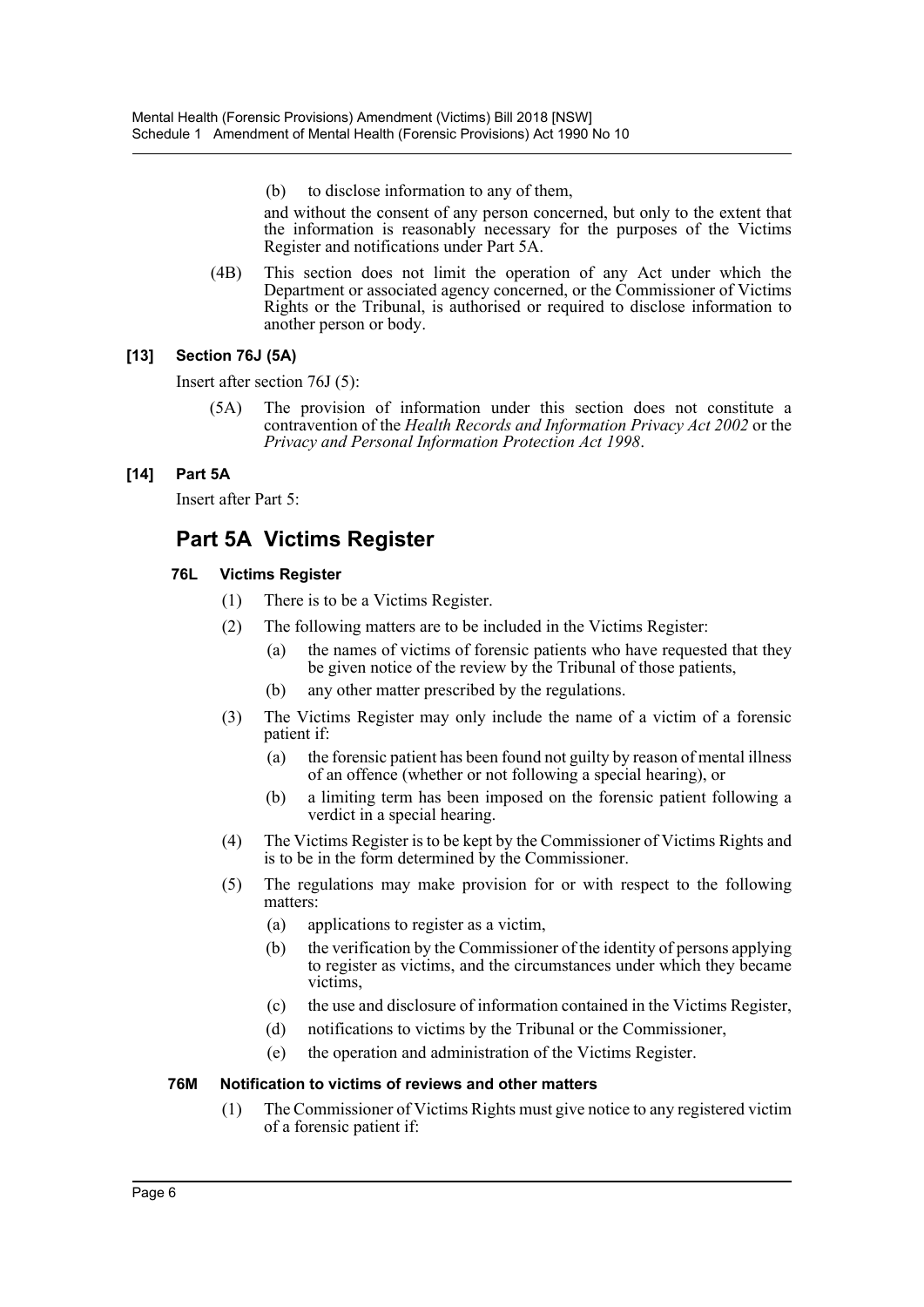- (a) the forensic patient is due for a mandatory review by the Tribunal, or
- (b) an application is made by or for the forensic patient for a review by the Tribunal, or an application is made by or for the forensic patient to the Tribunal, in relation to release or leave of absence, or
- (c) the Tribunal makes or varies an order for the release (including the conditional release) of, or granting leave of absence to, the forensic patient or refuses to make any such order, or
- (d) the forensic patient ceases to be a forensic patient, or
- (e) the forensic patient is the subject of an order for apprehension made under section 68 or a request for apprehension under section 70, or
- (f) the forensic patient appeals against a decision of the Tribunal, or
- (g) notice is required to be given of a specified matter by regulations made for the purposes of this paragraph.
- (2) The notice is to be given subject to and in accordance with the regulations.
- (3) Without limiting subsection (2), the notice must contain the following information:
	- (a) the matter being notified,
	- (b) that the victim may make a submission to the Tribunal in any review proceedings involving the release of or a grant of leave to the forensic patient,
	- (c) the form that a submission may take,
	- (d) the period within which a submission must be made.
- (4) The Commissioner is not required to give notice of a matter under this section if:
	- (a) the matter required to be notified to the victim is included in any other requirement to give notice to the victim under this Act, or
	- (b) the victim has notified the Commissioner that the victim does not require notice of the matter.
- (5) A failure by the Commissioner to comply with this section does not affect the validity of any decision or order made by the Tribunal.

# **[15] Schedule 1 Extension of status as forensic patient**

Omit "28 days" from clause 11 (1). Insert instead "3 months".

# **[16] Schedule 1, clause 17 (1) and (3)**

Insert "or extension order" after "limiting term" wherever occurring.

# **[17] Schedule 3 Savings and transitional provisions**

Insert at the end of the Schedule, with appropriate Part and clause numbering:

# **Part Mental Health (Forensic Provisions) Amendment (Victims) Act 2018**

## **Existing victims register**

(1) The information contained in the register of victims of forensic patients kept by the Tribunal immediately before the commencement of section 76L, as inserted by the *Mental Health (Forensic Provisions) Amendment (Victims) Act*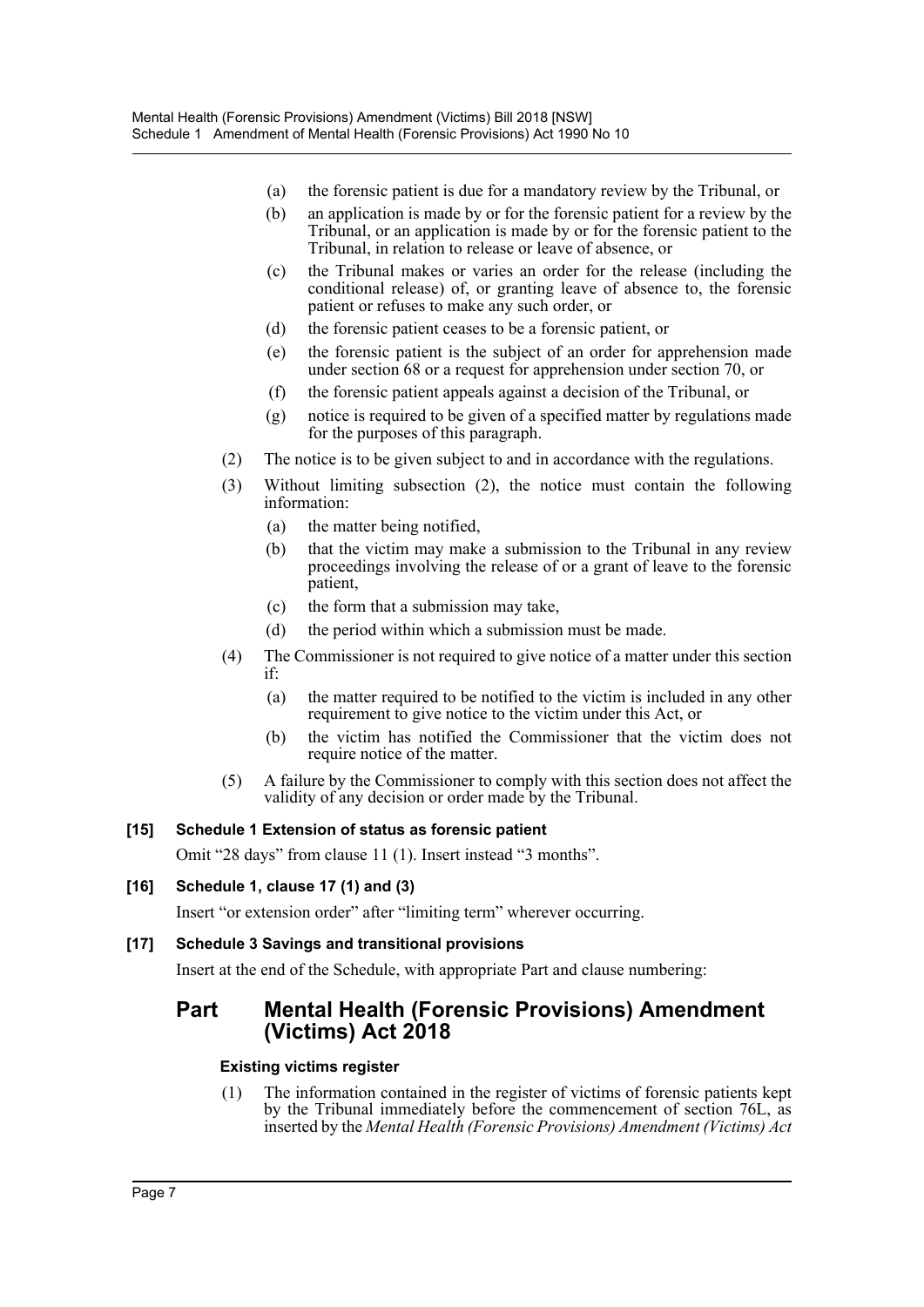*2018*, (the *former register*) is taken to form part of the Victims Register for the purposes of this Act.

- (2) The Commissioner of Victims Rights may add to, correct or remove any information included in the Victims Register by this clause.
- (3) A victim whose name was contained in the former register is taken, for all purposes, to be a victim registered in the Victims Register under this Act and accordingly is to be treated as a registered victim for the purposes of this Act.
- (4) This clause applies whether or not the person is a victim within the meaning of this Act.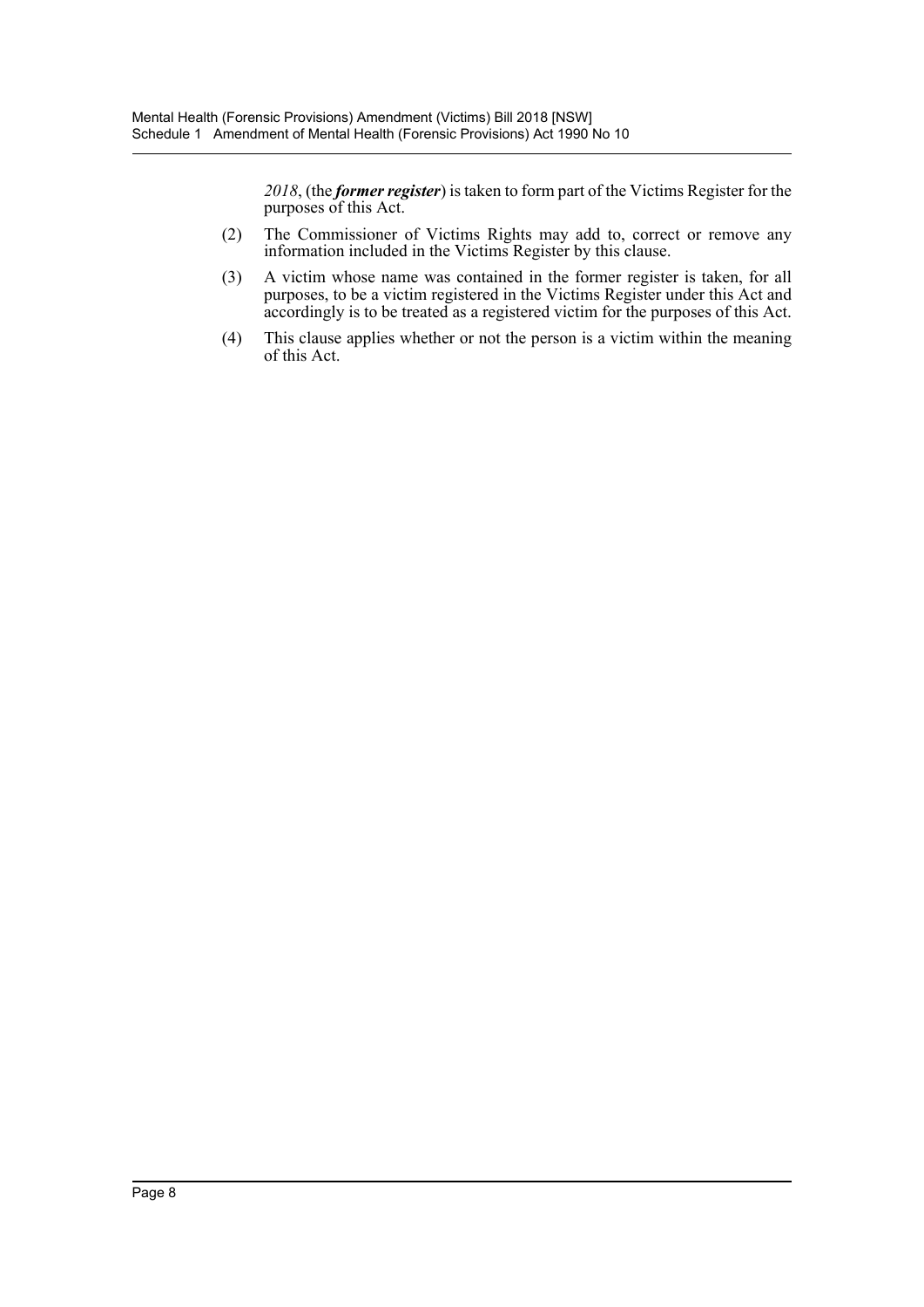# <span id="page-9-0"></span>**Schedule 2 Amendment of Crimes (Forensic Procedures) Act 2000 No 59**

## **Section 88 Destruction of forensic material after 12 months**

Insert after section 88 (8):

- (9) For the purposes of subsection (4), a person is not a suspect who has been acquitted of an offence to which the forensic material relates if:
	- (a) a special verdict of not guilty of the offence on the ground of mental illness has been returned, or
	- (b) the person has been found, following a special hearing under the *Mental Health (Forensic Provisions) Act 1990*, on the limited evidence available, to have committed the offence charged or an available alternative offence.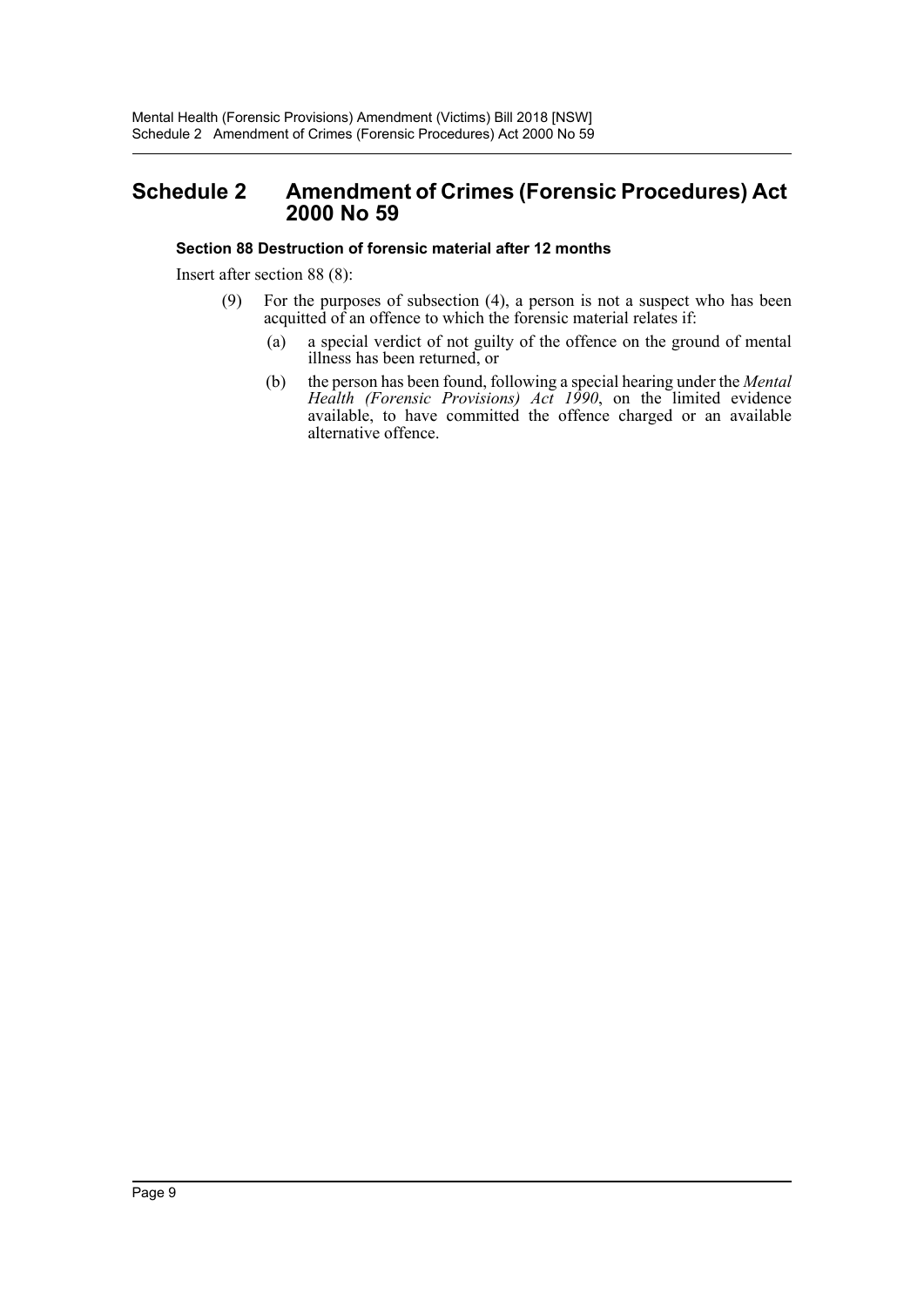# <span id="page-10-0"></span>**Schedule 3 Amendment of Crimes (Sentencing Procedure) Act 1999 No 92**

# **[1] Sections 28A and 28B**

Insert after section 28:

#### **28A Victim impact statements where verdict of not guilty by reason of mental illness or limited finding of guilt**

- (1) A court may receive a victim impact statement after:
	- (a) a verdict that an accused person is not guilty by reason of mental illness (whether or not following a special hearing) under the *Mental Health (Forensic Provisions) Act 1990*, or
	- (b) a verdict following a special hearing under that Act, that, on the limited evidence available, an accused person committed an offence.
- (2) A court must acknowledge receipt of the victim impact statement.
- (3) A court may consider a victim impact statement when it considers what conditions are to be imposed on the release of the accused person.
- (4) A court is not to consider a victim impact statement when determining the limiting term to be imposed on an accused person.
- (5) A court must not consider a victim impact statement under this section unless it has been given by or on behalf of the victim to whom it relates or by or on behalf of the prosecutor.
- (6) Section 28 does not apply to a victim impact statement received by a court under this section.
- (7) For the purposes of the definitions of *family victim* and *primary victim* in this Division, an offence is taken to have been committed by an accused person referred to in subsection (1).

## **28B Submissions by designated carers and principal care providers**

- (1) A court may seek a submission by the designated carer or principal care provider of an accused person after a verdict of not guilty by reason of mental illness (whether or not following a special hearing) under the *Mental Health (Forensic Provisions) Act 1990* or a verdict following a special hearing under that Act, that, on the limited evidence available, the accused person committed an offence.
- (2) The regulations may make provision for or with respect to submissions under this section.
- (3) In this section, *designated carer* and *principal care provider* have the same meaning as they have in the *Mental Health Act 2007*.

# **[2] Section 30B**

Insert after section 30A:

#### **30B Victim impact statements in mental health and cognitive impairment forensic proceedings**

(1) A victim may request that a court not disclose the whole or part of a victim impact statement received by the court under section 28A to the accused person or that the statement not be read out to the court.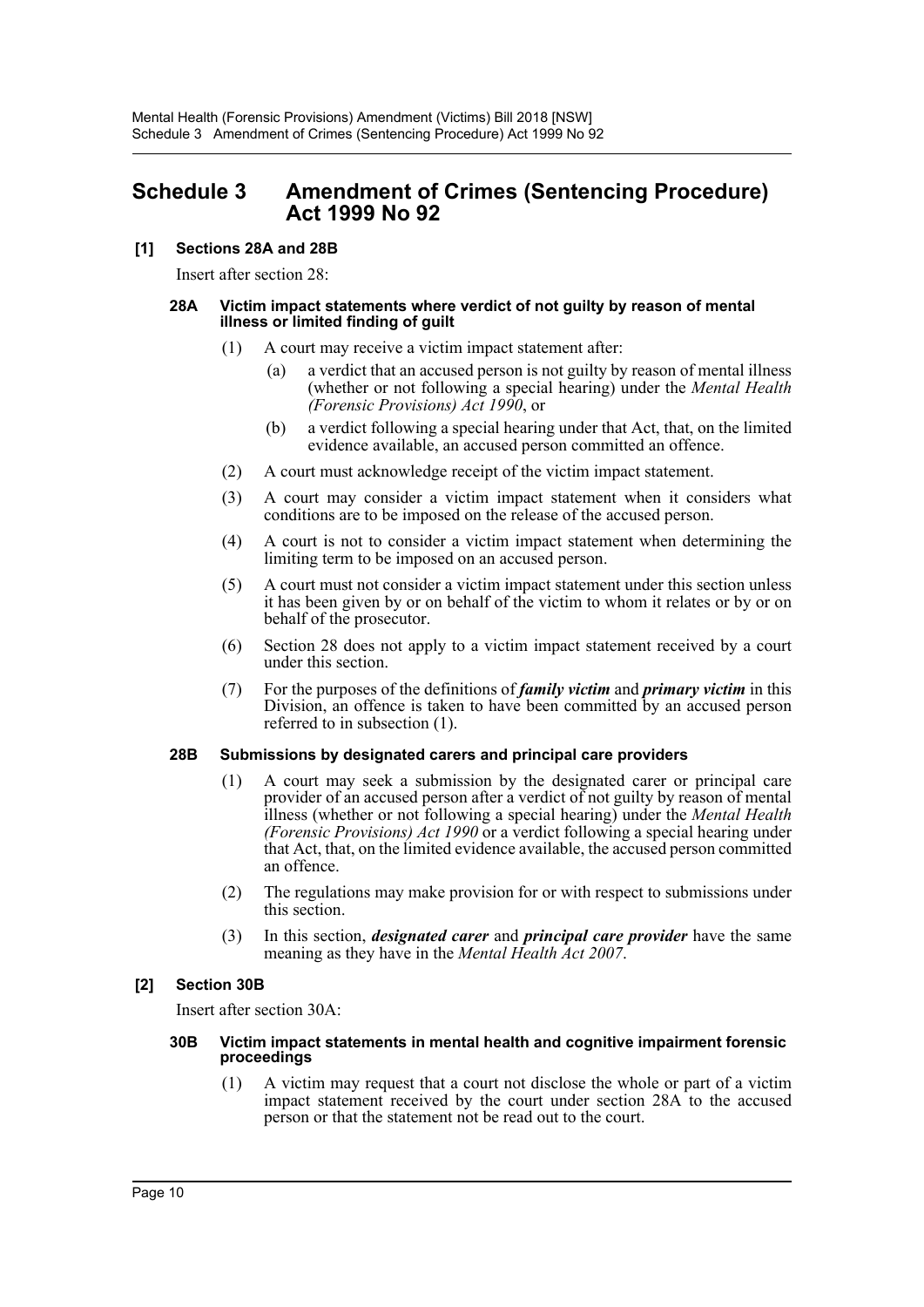(2) The court is to agree to a request of a victim not to disclose the whole or part of a victim impact statement to the accused person or that a statement not be read out to the court unless the court considers that it is not in the interests of justice to agree to the request. **Note.** Among other things that may be considered by the court is the question of

procedural fairness to the forensic patient. (3) This section does not prevent the court from disclosing the whole or part of a victim impact statement to an Australian legal practitioner representing the accused person, on the condition that the statement is not to be disclosed to any other person, if the court is satisfied that it is in the interests of justice to do so.

- (4) The court is required to give a copy of the victim impact statement to the Mental Health Review Tribunal constituted under the *Mental Health Act 2007*, in accordance with the regulations, as soon as practicable after the court makes a decision that results in the accused person becoming a forensic patient within the meaning of that Act.
- (5) The regulations may make provision for or with respect to the requirements and procedures for victim impact statements in proceedings under the *Mental Health (Forensic Provisions) Act 1990*.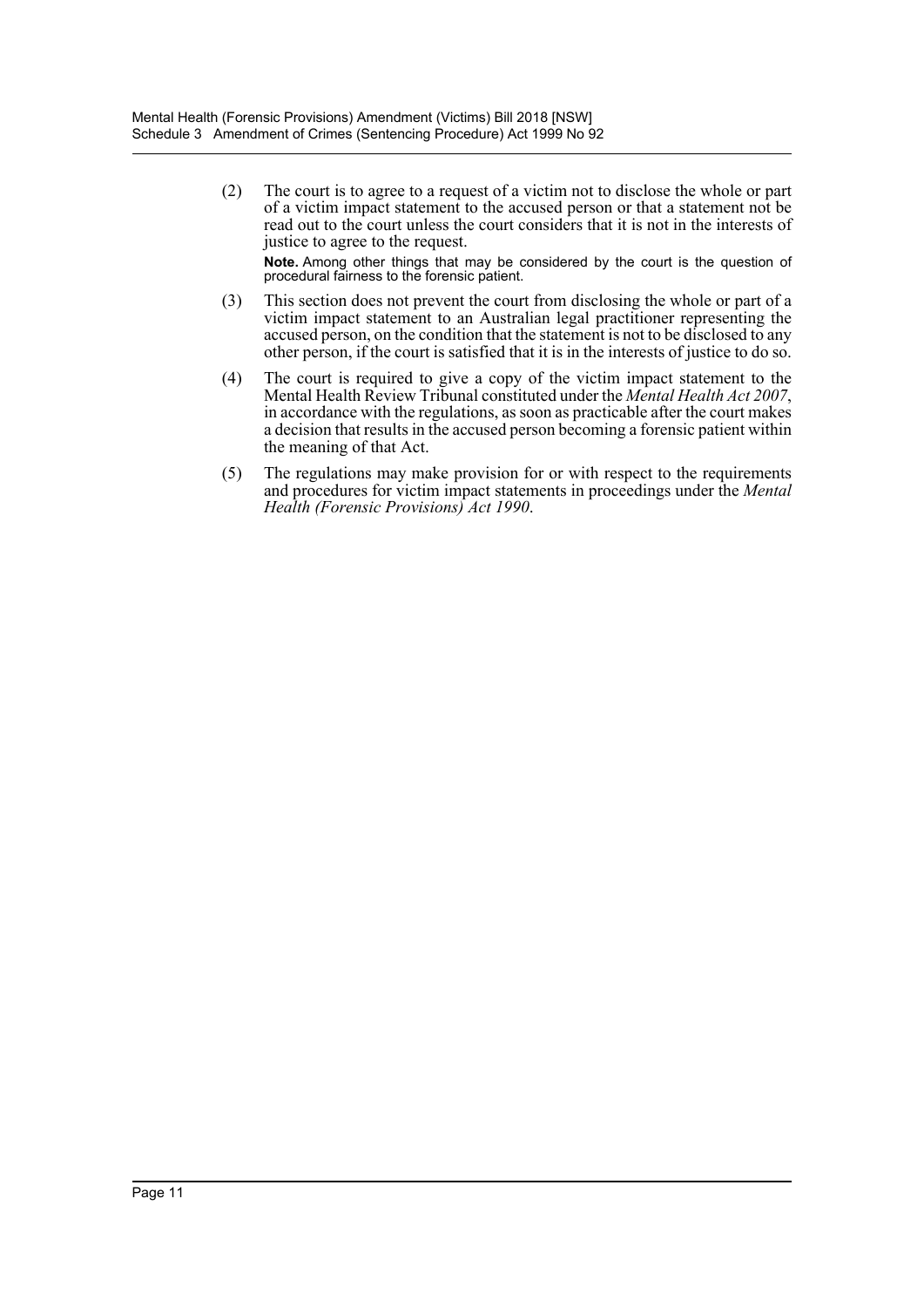# <span id="page-12-0"></span>**Schedule 4 Amendment of Government Information (Public Access) Act 2009 No 52**

## **Schedule 2 Excluded information of particular agencies**

Insert "and functions relating to dealing with confidential information concerning victims contained in the Victims Register established under the *Mental Health (Forensic Provisions) Act 1990*" after "*Victims Rights and Support Act 2013*" in clause 4.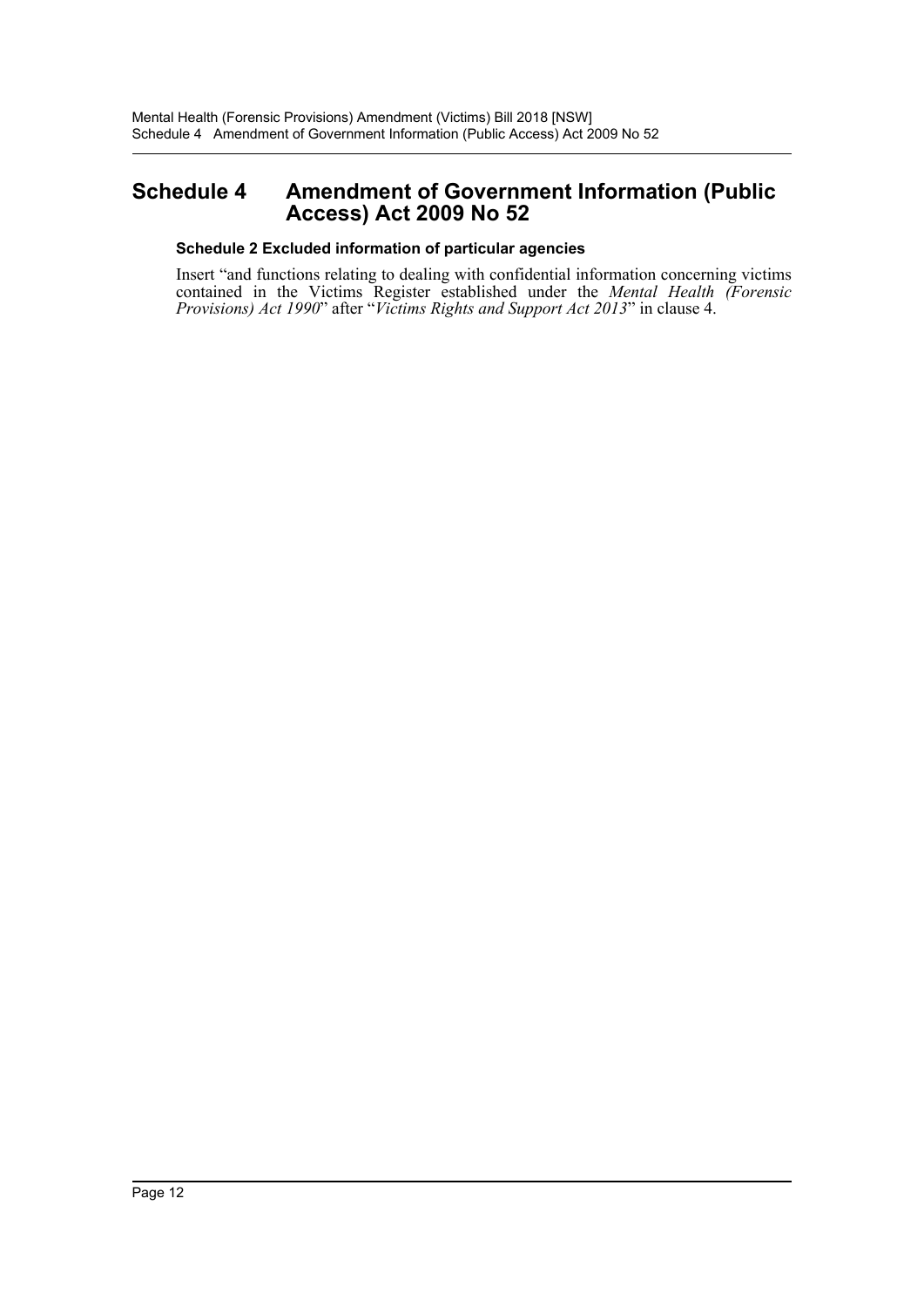# <span id="page-13-0"></span>**Schedule 5 Amendment of Mental Health Act 2007 No 8**

# **Section 160 Tribunal procedure generally**

Insert ", designated carers, principal care providers" after "family members" in section 160  $(2)$   $(d)$ .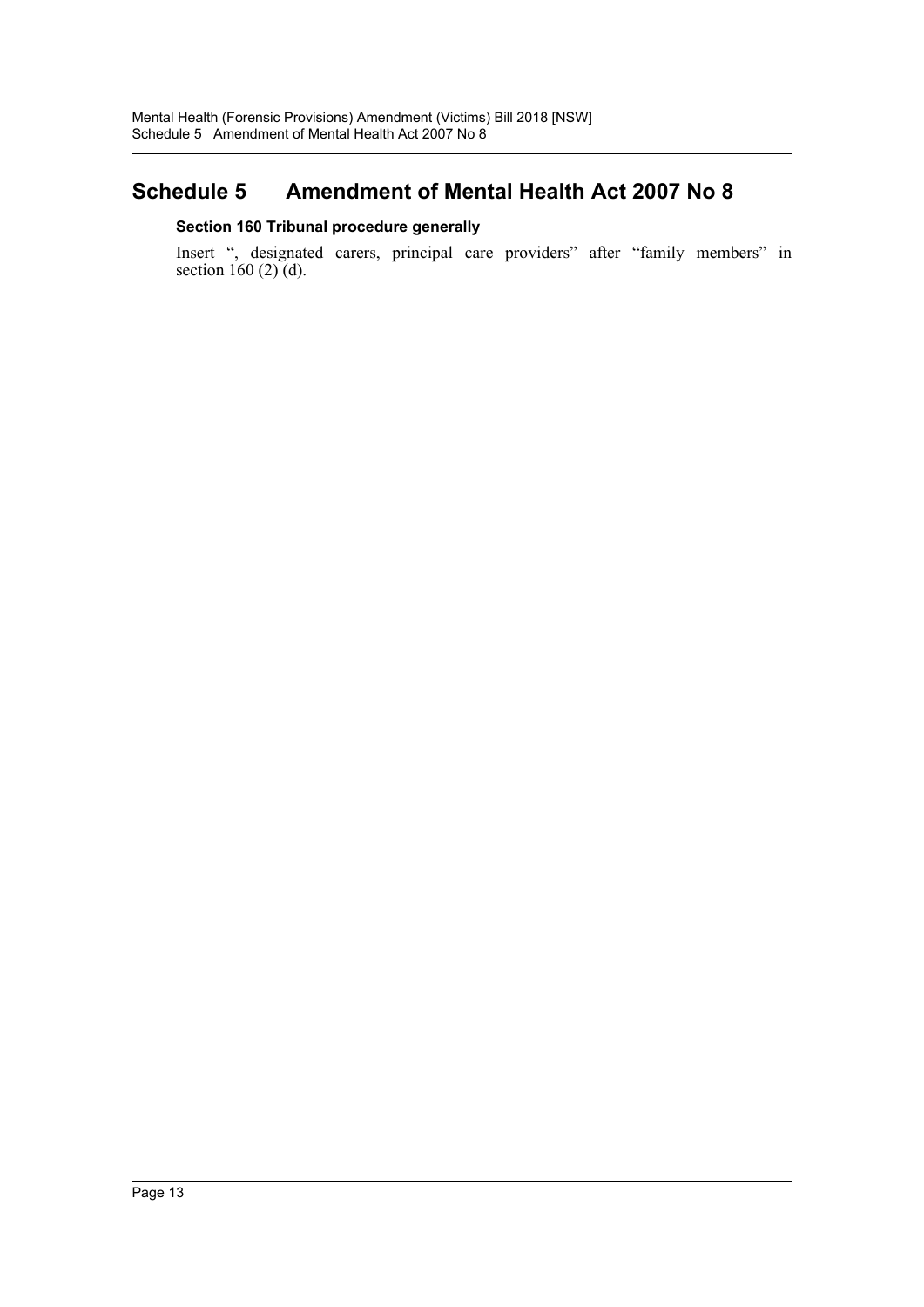# <span id="page-14-0"></span>**Schedule 6 Amendment of Victims Rights and Support Act 2013 No 37**

# **[1] Section 3 Definitions**

Insert "and, in relation to a victim of a forensic patient, means the Charter set out in section 6A" after "section 6" in the definition of *Charter of Victims Rights* in section 3 (1).

# **[2] Section 3 (1)**

Insert in alphabetical order:

*forensic patient* has the same meaning as in the *Mental Health (Forensic Provisions) Act 1990*.

## **[3] Section 6A**

Insert after section 6:

# **6A Additional matters for Charter of victims rights of forensic patients**

The following comprises the Charter of rights of victims of crime who are victims of forensic patients:

# **6A.1 General matters**

Each right referred to in section 6.

#### **6A.2 Treatment of victim**

A victim will be treated with respect and compassion, having regard to the fact that proceedings may touch on painful or tragic events in the victim's life and cause the victim to experience further grief and distress.

A victim making a submission before the Mental Health Review Tribunal should be listened to respectfully and in a way that is cognisant of the effects of the victim's experience and the benefit of expressing views about its impact.

#### **6A.3 Information about reviews of and other proceedings relating to forensic patients**

A victim will be informed in a timely manner of any matter before the Mental Health Review Tribunal, or the release of or granting of leave to a forensic patient or any other matter, that the victim is required to be informed of under the *Mental Health (Forensic Provisions) Act 1990*.

## **[4] Section 7 Implementation of Charter**

Insert after section 7 (3) (d):

(e) the administration of matters relating to forensic patients and victims of forensic patients.